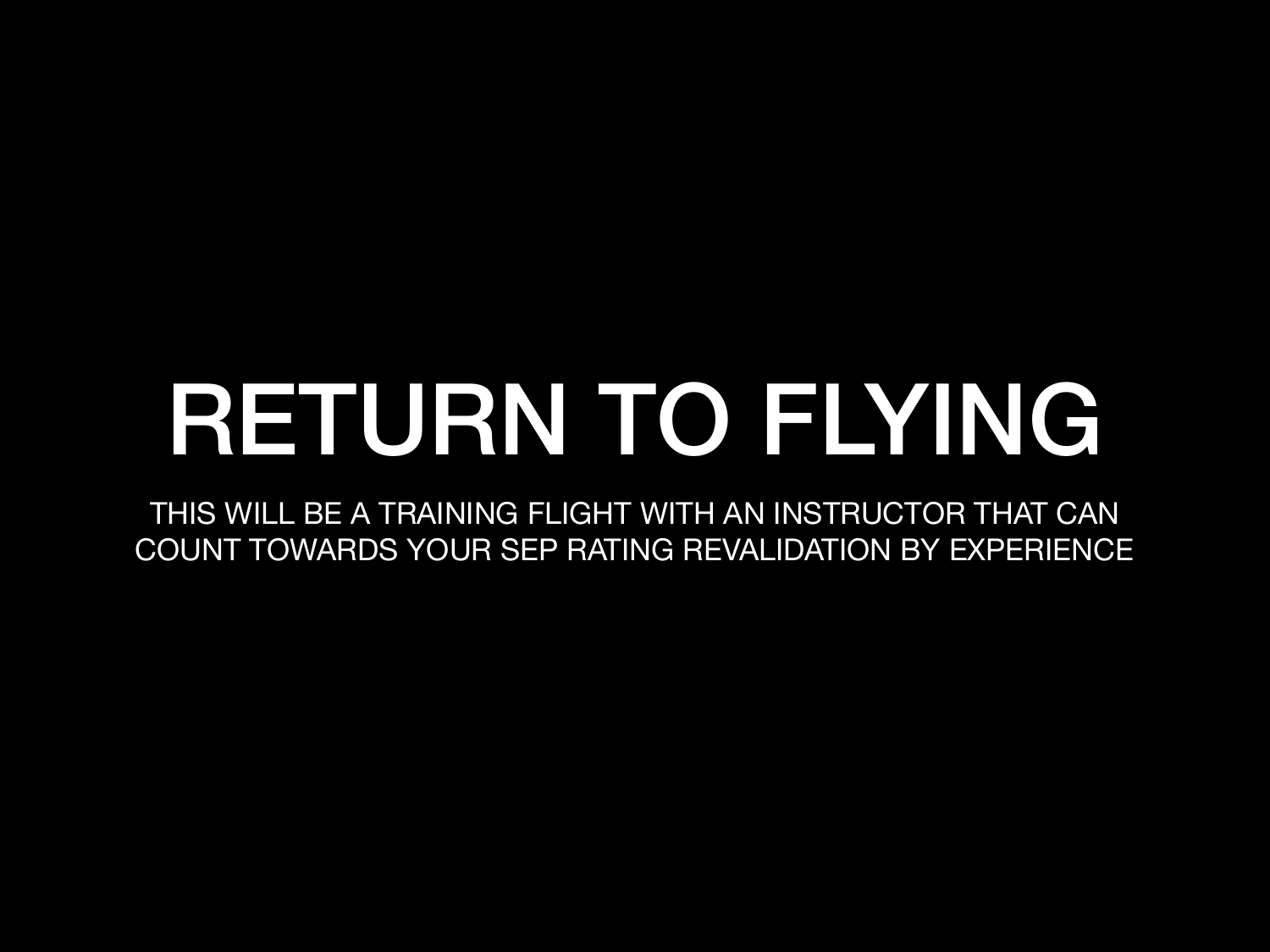#### WE WILL BE FLYING IN A SMALL COCKPIT SO WE MUST ALL MAKE SURE THAT WE ARE FIT AND SAFE TO FLY IN A MULTI PILOT ENVIRONMENT I.M.S.A.F.E….C

- I. ILLNES? Do I feel well?
- M. MEDICATION? Am I on medication?
- S. SLEEP? Have I had enough Sleep to perform well?
- A. ALCOHOL? How much did you have the night before?
- F. FATIGUE? Have you just completed 5 night shifts?
- E. EMOTION? Are you suffering from a domestic issue?
- C. COVID? Have you been asked to self isolate? Do you have a temperature? Have you been asked to take a test?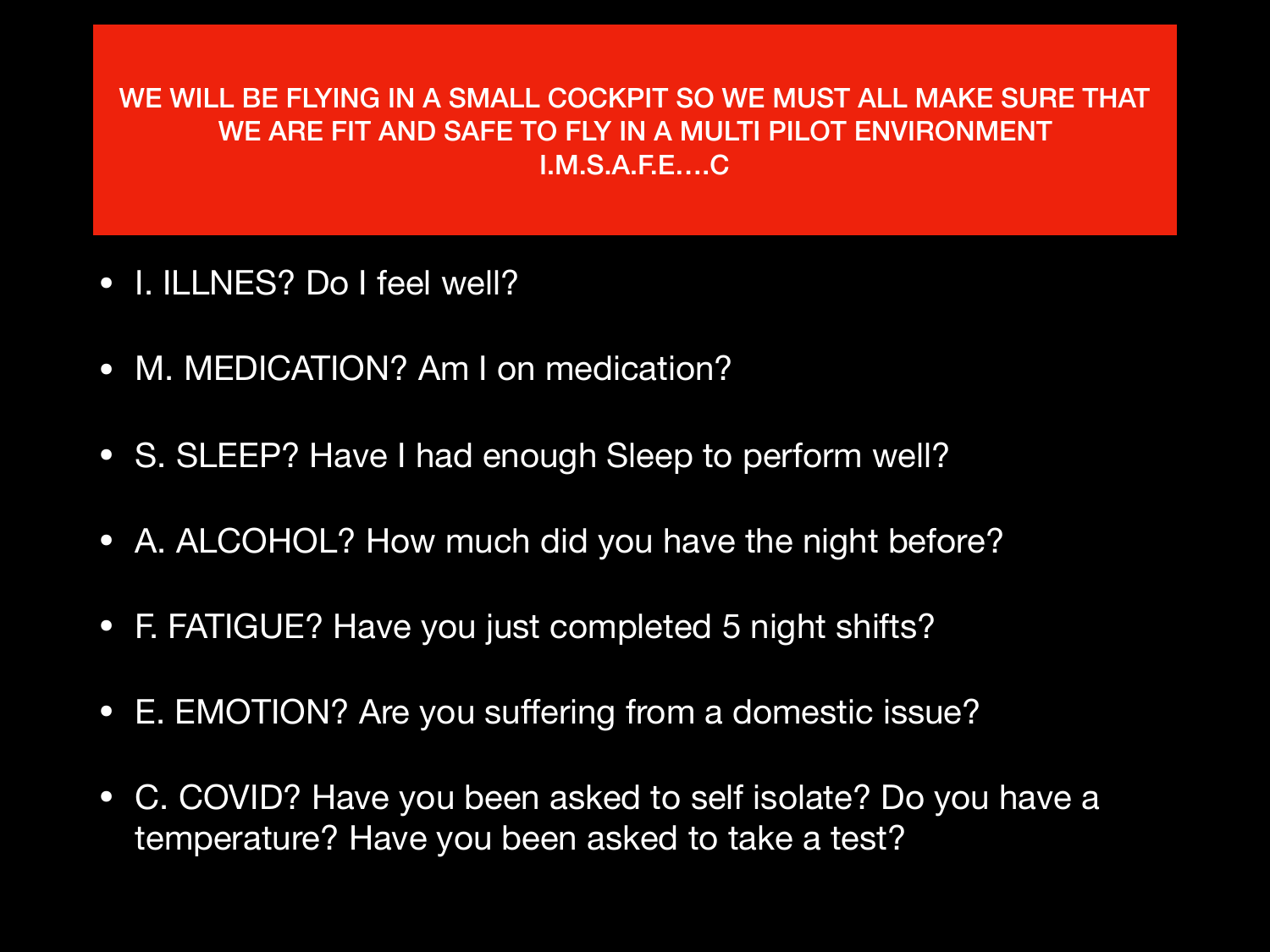IF YOU ARE UNSURE ABOUT ANY OF THE TOPICS ABOVE PLEASE DO NOT ARRIVE AT THE AIRFIELD

- PLEASE USE A MASK AND GLOVES AND WASH YOUR HANDS REGULARLY
- FLYING INSTRUCTORS WILL BE WEARING MASKS FACE SHIELDS AND GLOVES
- PLEASE WIPE THE COCKPIT DOWN BEFORE AND AFTER FLYING
- PLEASE FOLLOW THE SPECIFIC COVID RULES AROUND THE AIRFIELD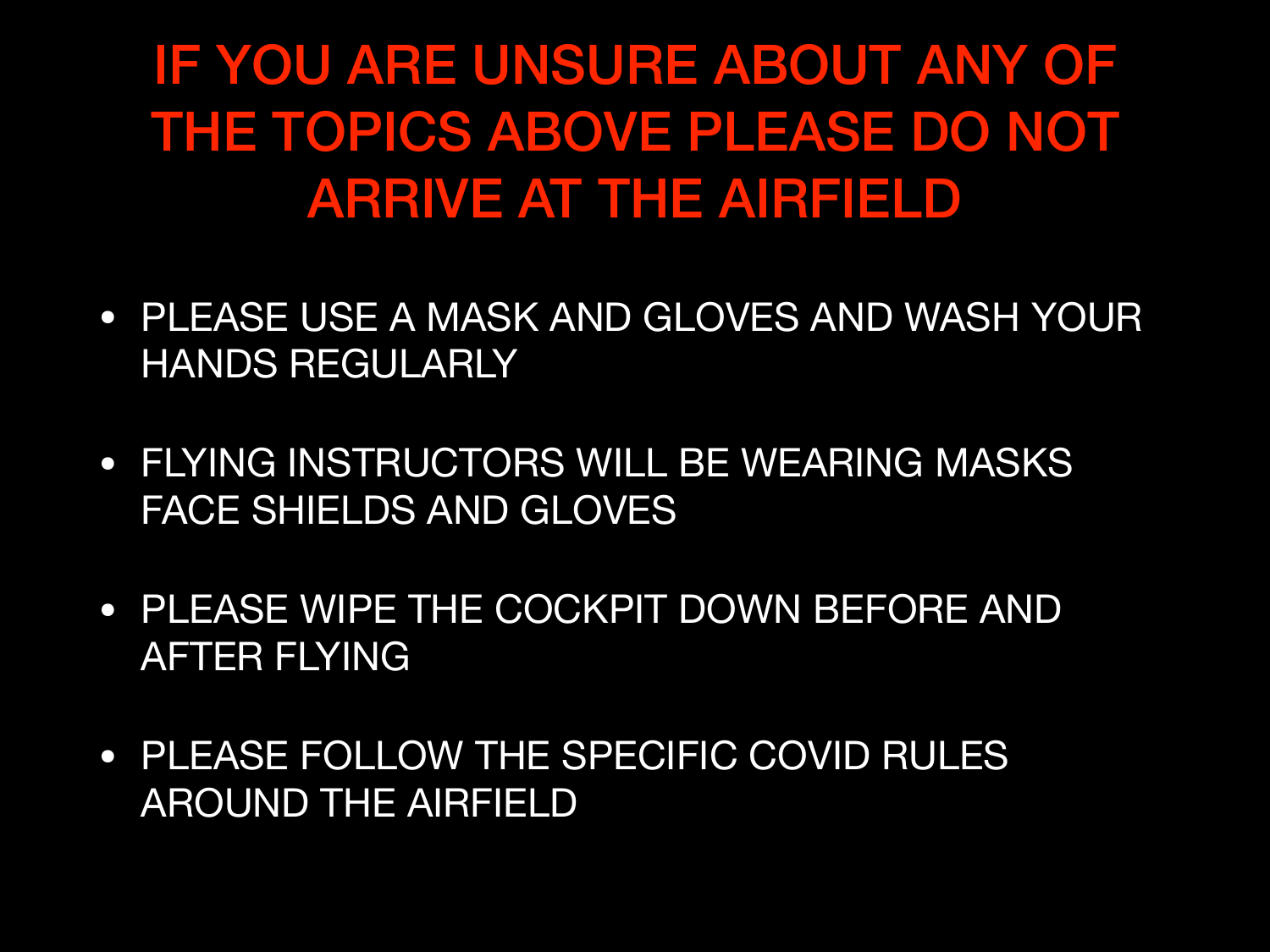# THE FLIGHT

- SOME WILL NOT HAVE FLOWN FOR SOME TIME
- WE WILL CHECK YOUR LICENCE RATING MEDICAL AND LOGBOOK (IF YOU HAVE EXTENDED YOUR SEP OR MEDICAL MAKE SURE YOU HAVE THE RELEVANT PAPERWORK)
- WE WILL COVER GENERAL HANDLING SAFETY AND EMERGENCY PROCEDURES
- WE WILL COVER AT LEAST 3 LANDINGS IN DIFFERENT **CONFIGURATIONS**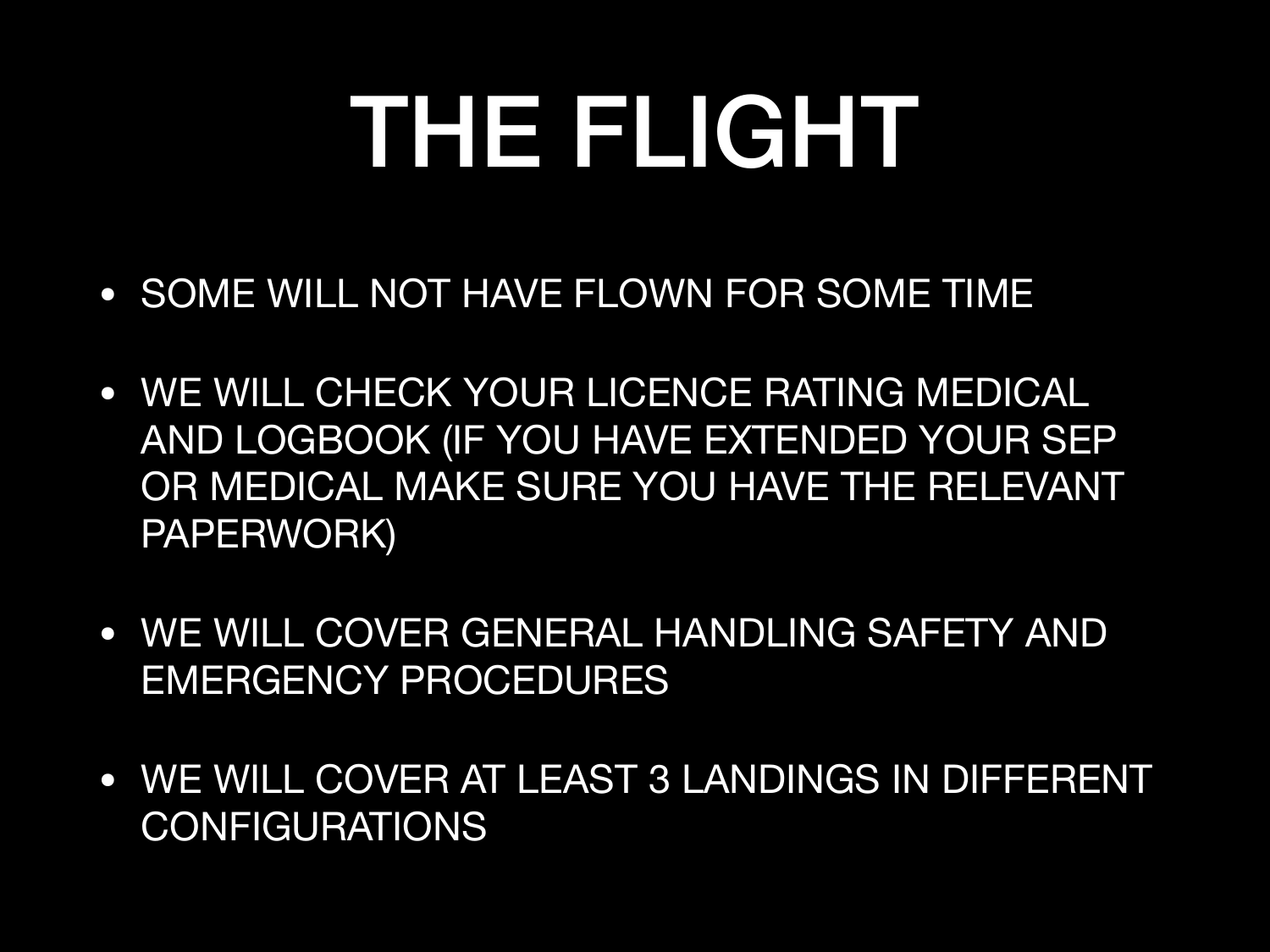# WANT BRIEF

- W. WEATHER. IS IT SUITABLE? DESTINATION ALTERNATE AND RETURN INTO OUR DEPARTURE AERODROME.
- A. AIRCRAFT. ARE THE DOCUMENTS UP TO DATE. IS IT AIRWORTHY. ARE THERE ANY DEFECTS. W&B. PERFORMANCE.
- N. NOTAMS. ALL CHECKED. PPR AND SELF BRIEF FOR DESTINATION COMPLETED.
- T. THREATS. WHAT ARE TODAYS BIGGEST THREATS AND HOW DO WE MITIGATE ALL THREATS AND ERRORS.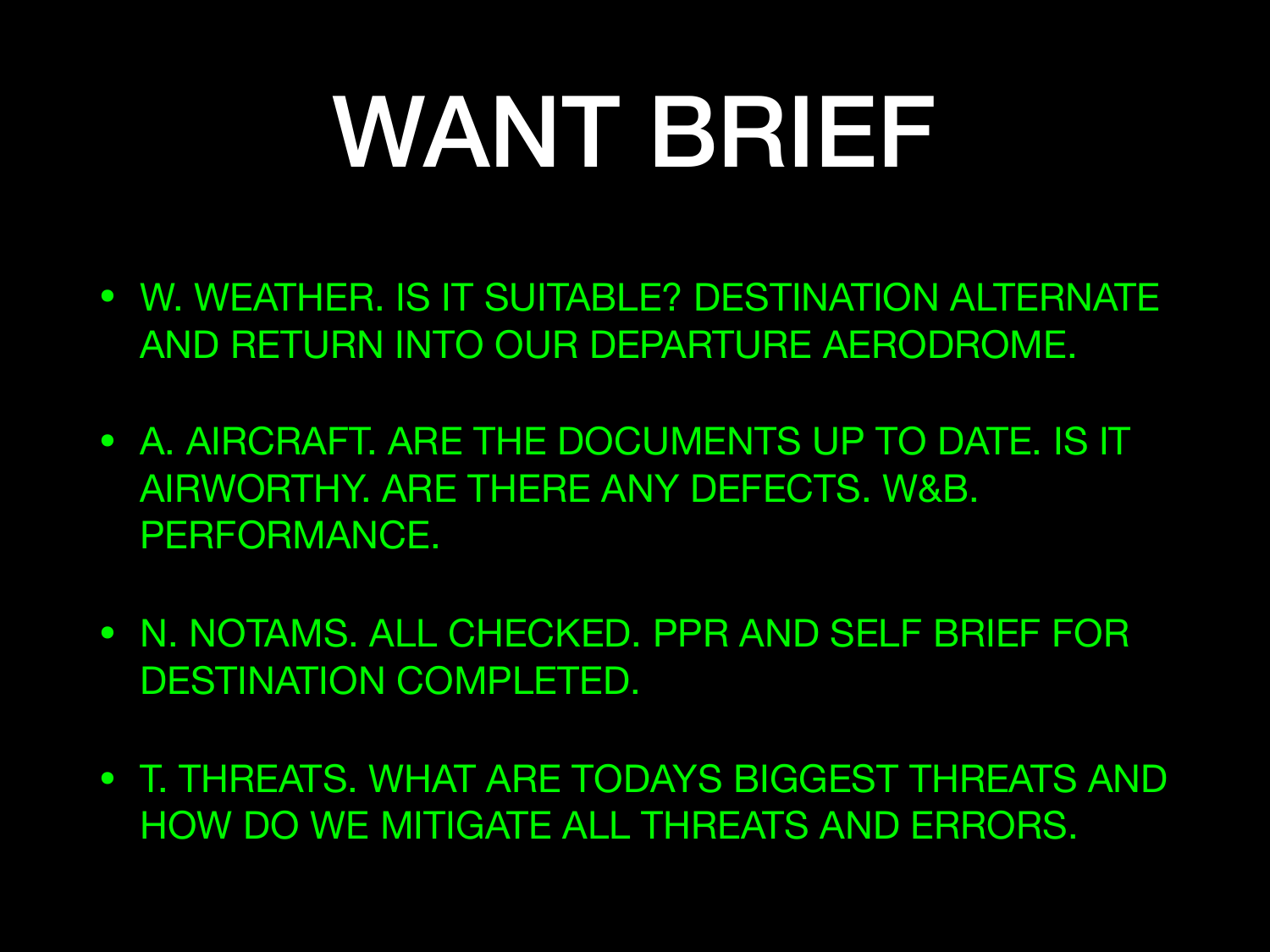THE AIM OF THE TRAINING FLIGHT IS TO GET YOUR RECENCY BACK AS WELL AS IMPROVING KNOWLEDGE SKILL AND CONFIDENCE

- THREAT/ERROR MANAGEMENT INCLUDING AIRMANSHIP:
- GOOD LOOKOUT. LISTEN OUT. ASK QUESTIONS. NAVIGATION IN THE LOCAL FLYING AREA.
- COMMON SENSE AND COURTESY IN THE AIR. STANDARD RT.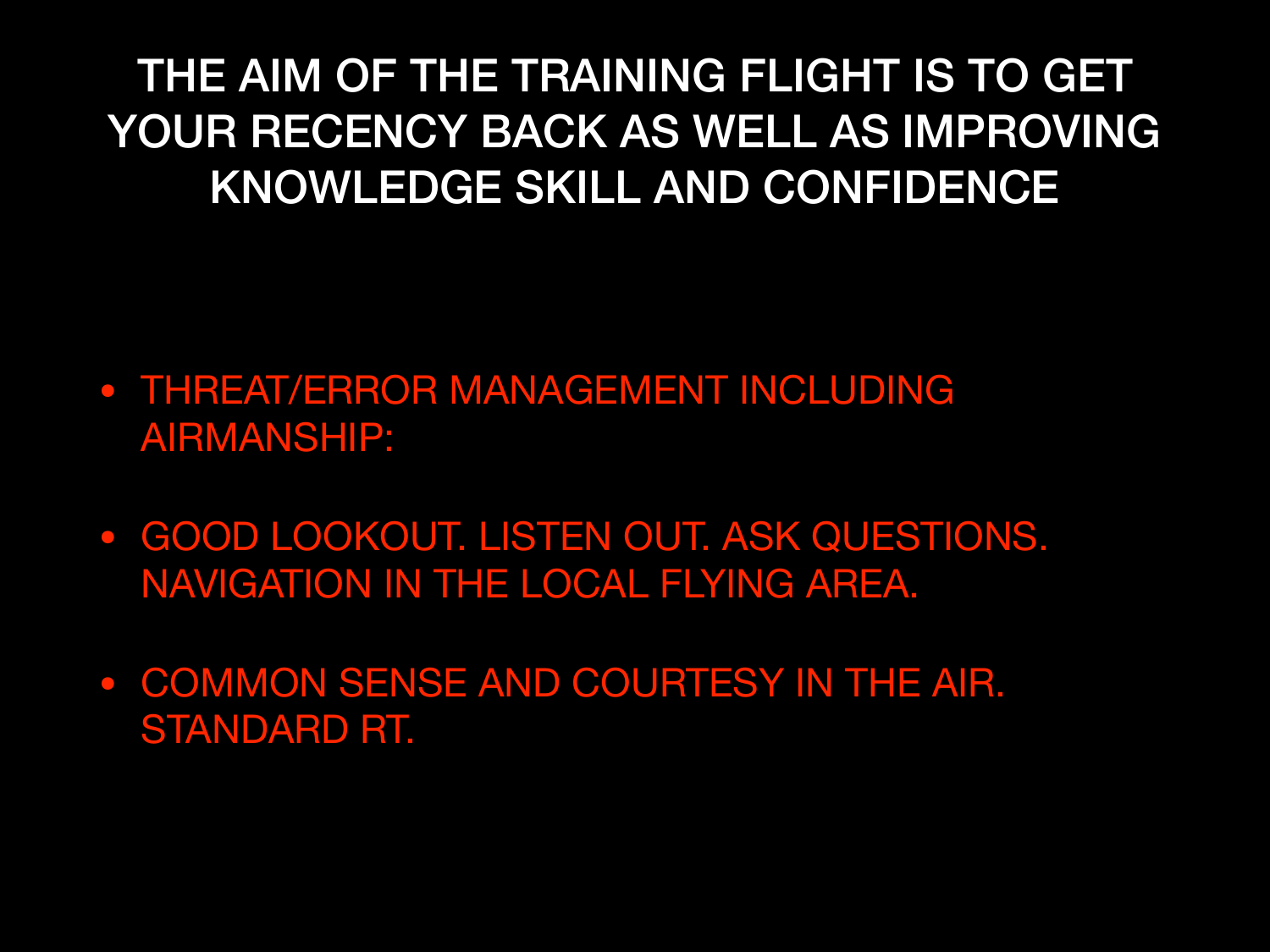#### THE FLIGHT EXERCISES THAT YOU MAY BE ASKED TO DEMONSTRATE

- DEPARTURE TO THE LOCAL FLYING AREA
- STALLS AND STANDARD RECOVERIES IN DIFFERENT CONFIGURATIONS
- MEDUIM LEVEL TURNS
- STEEPS TURNS
- RECOVERY FROM UNUSUAL ATTITUDES INCLUDING SPIRAL DESCENT
- I.F (ONLY IF IR RATED)
- STANDARD ARRIVAL INTO THE CIRCUIT
- CIRCUITS IN DIFFERENT LANDING CONFIGURATIONS INCLUDING A GO AROUND FROM FULL FLAP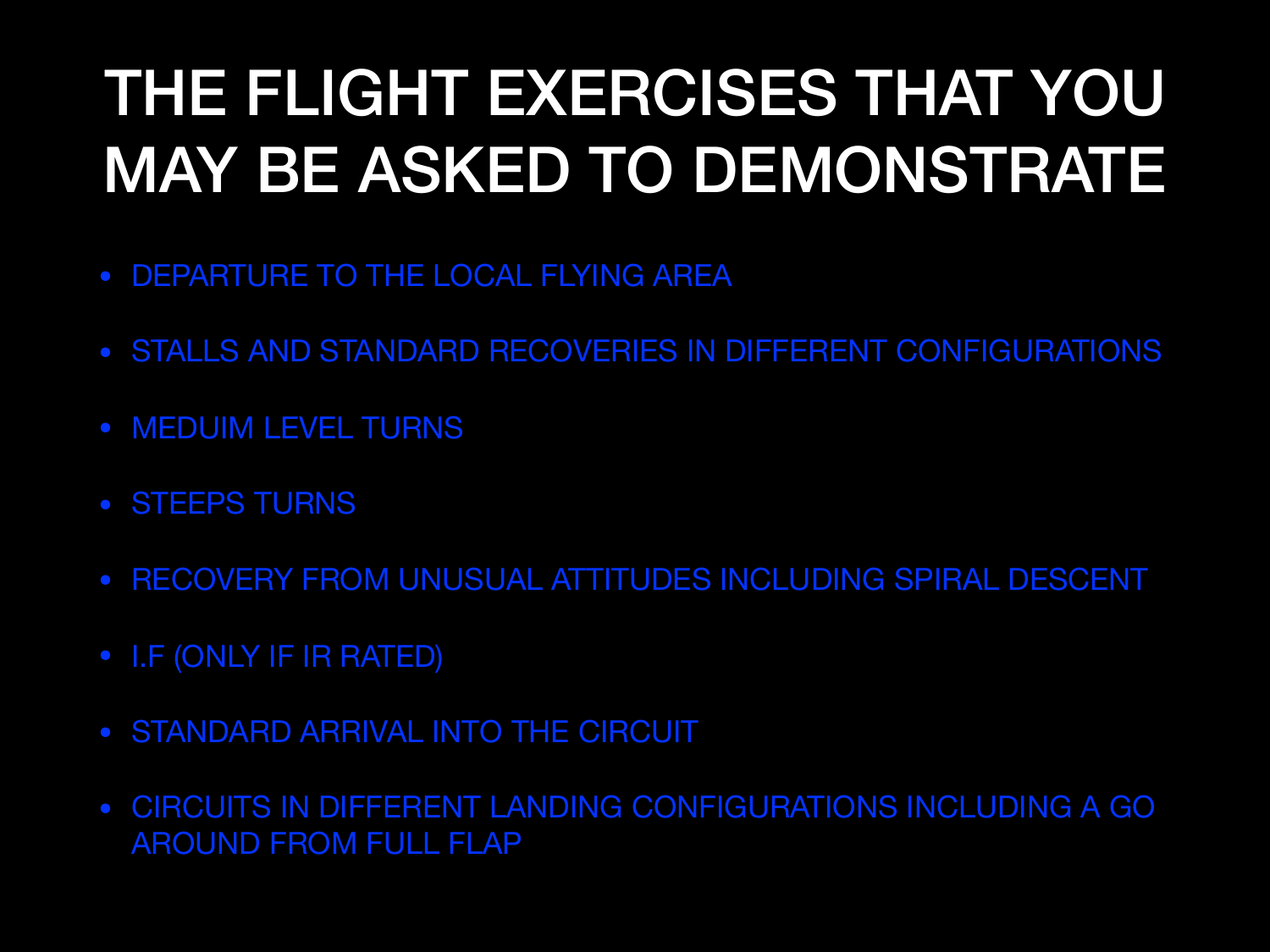### EMERGENCIES

- PFL AND ASSOCIATED PROCEDURES
- EFATO
- GLIDE APPROACH
- RTO